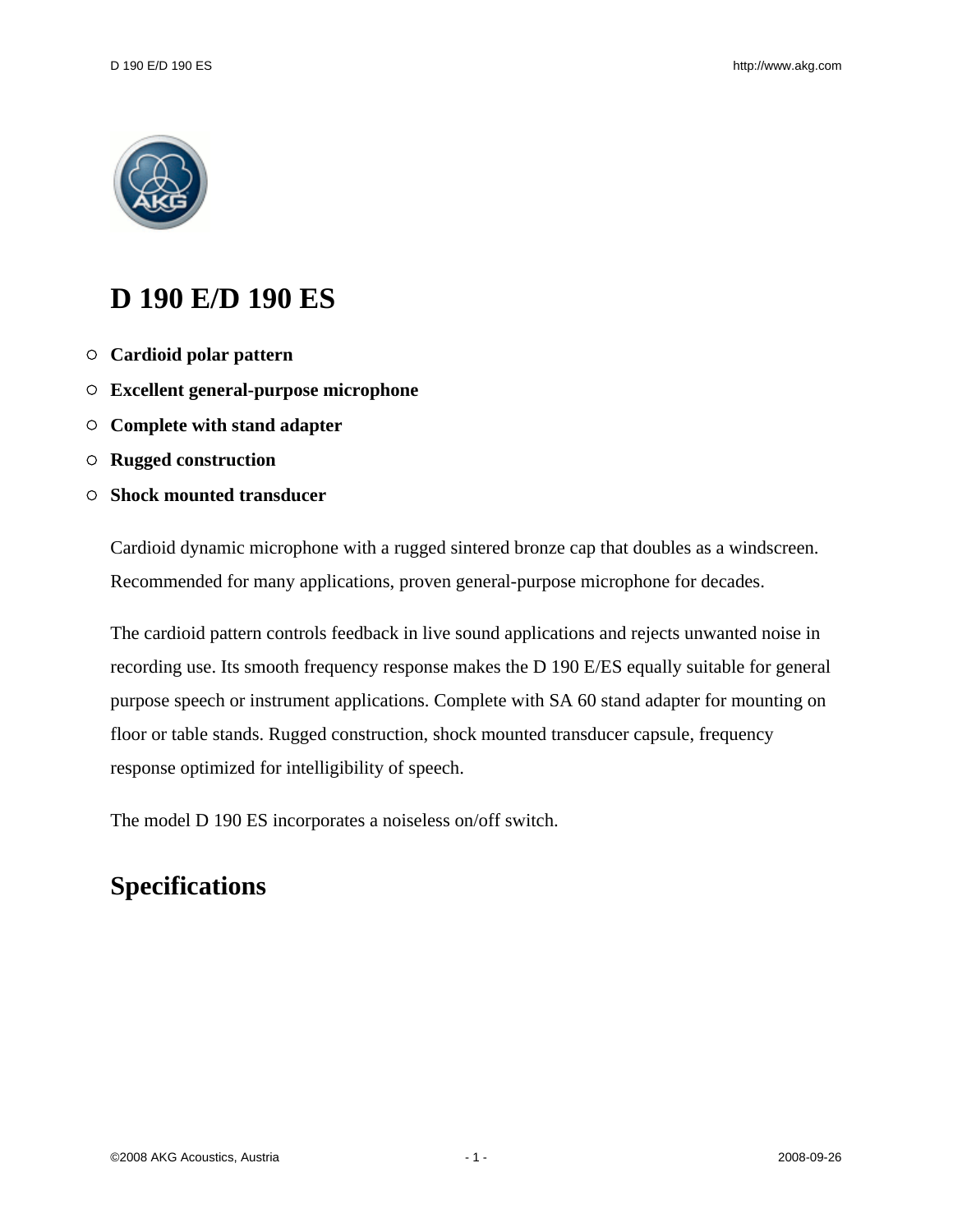| Polar pattern              | cardioid                      |
|----------------------------|-------------------------------|
| <b>Frequency range</b>     | 30 to 16,000 Hz               |
| <b>Sensitivity</b>         | $1.6 \text{ mV/Pa}$ (-56 dBV) |
| <b>Impedance</b>           | $280 \text{ ohms}$            |
| Recommended load impedance | $>500$ ohms                   |
| <b>Connector</b>           | 3-pin XLR                     |
| Finish                     | satin nickel                  |
| Net weight                 | 180 g / 6.4 oz.               |
| Shipping weight            | 520 g / 1.2 lbs.              |